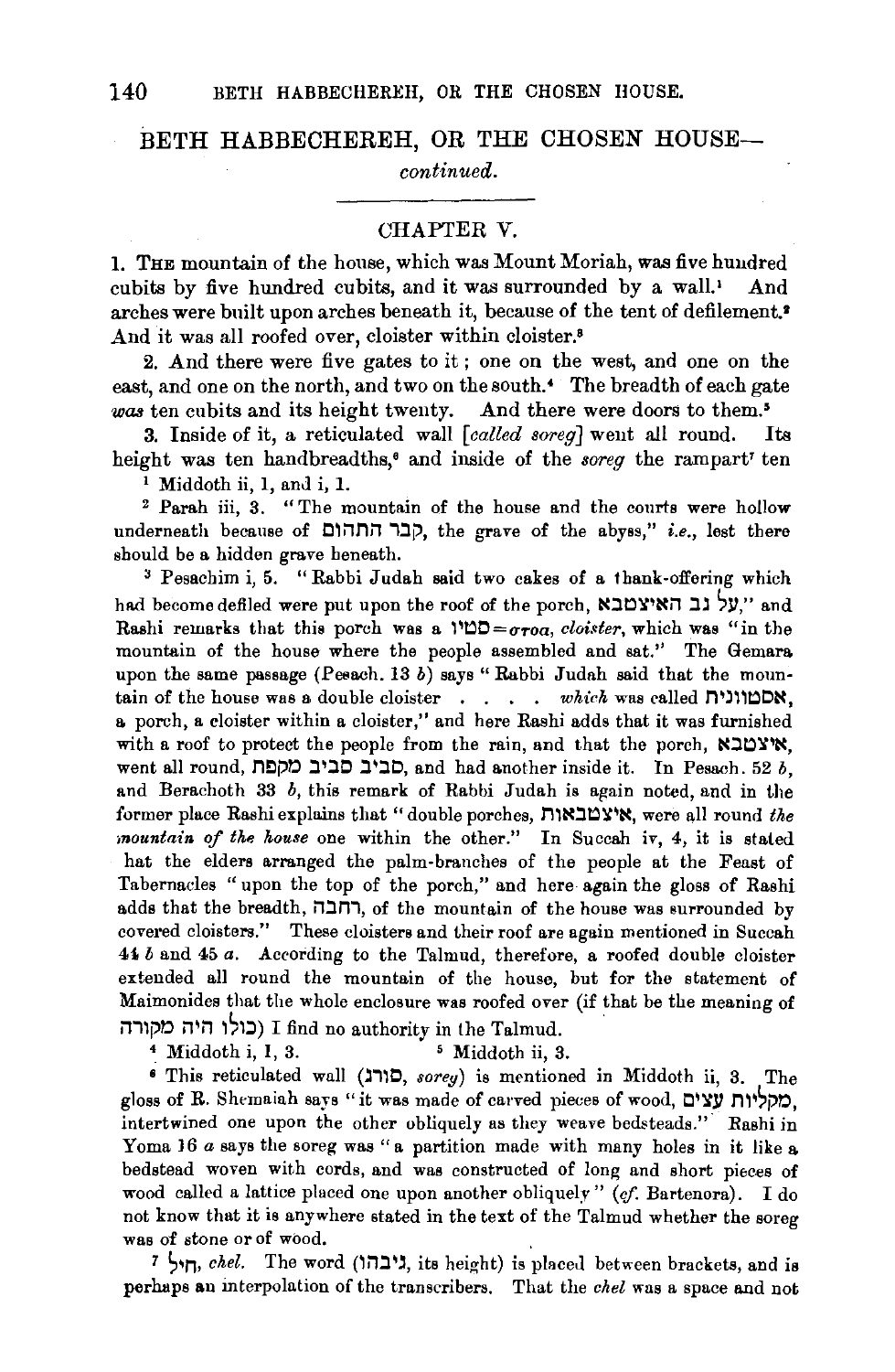cubits (in height). It is this which is spoken of in the Lamentations (ii,  $8$ ), "He made the rampart and the wall to lament;" that is the wall of the court.

4. Within the chel *was* the court, and the whole court was one hundred and eighty-seven *cubits* long by one hundred and thirty-five broad.<sup>s</sup> And it had seven gates, three on the north, near to the west, and three on the south near to the west, and one on the east,<sup> $\theta$ </sup> set opposite the Holy of Holies in the middle.!•

5. Each of these gates was ten cubits broad, and twenty cubits high, and they had doors covered with gold, except the eastern gate, which was

a wall is proved by several passages in the Talmud. In Sanhedrim 88 *b,* it is eaid "on sabbaths and feast days they (the members of the court) sat in the *chel."* Rashi adds "because the people were many and the place in the chamber too narrow for them." Pesachim  $64 b$ , notes that "the first company (bringing their lambs at the Passover) remained in the mountain of the house, and the second in the *chel*," and here Rashi has the important note that it was "within the soreg, between the soreg and the wall of the court of the women, where the mountain began to rise." Baal Aruch says the *chel* was a place surrounding the wall between the mountain of the house and the court of the women, and that there was a great divinity school, מדרש נדול. in it.

In Kelim 5 *b,* we read " the *chel* was more sacred than the mountain of the house, because idolaters and those defiled by the dead might not enter there." Not improbably there was a rampart, perhaps with an escarp at the inner side of the open space, and joined to the wall of the courts, and to this the door of the house Moked opened (Midd. i, 7). The remark of Baal Aruch "that the *chel*  was a wall higher than the soreg" would in this case be intelligible, and it may have been such a wall which some have supposed to have been ten cubits in height.

R. Lipsitz thinks that four cubits of the *chel* were level, and the remaining six on the rising ground, and that those six cubits were occupied by the steps up to the court, which steps he bolds to have extended all round the house for the people to sit upon, and he founds this opinion upon the passages in Pesachim  $(13\;b,\;52\;b)$  above quoted, and the gloss of Rashi. This learned Rabbi also holds that these steps and all the mountain of the house outside of the inner wall (the wall of the courts) were roofed over, and that probably seats were placed on the level ground outside the soreg (Mishnaoth, vol. v, 311 *b,* Warsaw 1864). Rashi, in Yoma 16 *a,* remarks that the twelve steps leading from the *chel* to the court of the women were n'O~' tm~:::J. "in those ten cubits" which formed the breadth of the *chel,* because the mountain rose from the Soreg to the court of the women six cubits, and he farther adds, in reference to these steps, that "in breadth each step was half a cubit, and in length extended,  $\neg \psi$ , along the whole breadth of the mountain from north to south." Of the *ckel* he says that it was "a vacant place of ten cubits."<br><sup>8</sup> Middoth v, 1, 2, 6.<br><sup>9</sup> Middoth i, 4: *cf. ib.* ii, 6, and Shekalim vi, 3.<br><sup>10</sup> Berachoth ix, 5. "A man may not raise his head lightly *(i.e.*, indulge

in levity) opposite the eastern gate, because that is set opposite the Holy of Holies."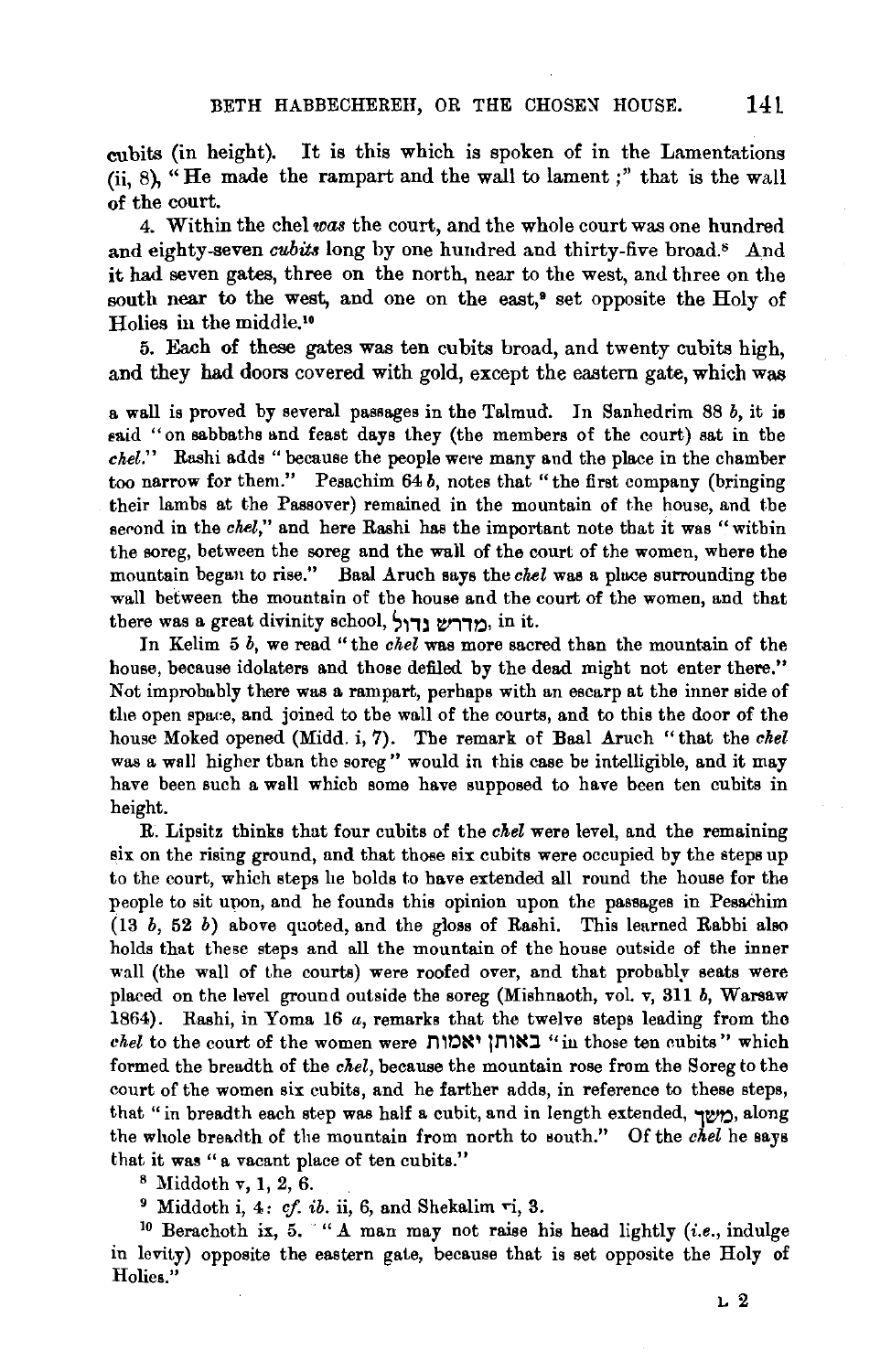covered with brass resembling gold, and that gate was what was called the, upper gate, and it was the gate Nicanor."

6. The court was not set in the middle of the mountain of the house, but its distance from the south of the mountain of the house was greater than that from all *the other* sides, and its nearness to the west greater than that to all *the other* sides. And the space between it and the north was greater than that between it and the west, and *that* between it and the east greater than that which was between it and the north.12 •

7. And before the court on the east was the court of the women, which was one hundred and thirty-five cubits long by one hundred and thirtyfive cubits broad. And at its four corners were four chambers of forty cubits by forty, and they were not roofed, and thus they will be in the future.

8. And what was their use 1 The south-eastern chamber *was* the chamber of the Nazarites, because there they cooked their peace-offerings and shaved off their hair (Num. vi, 18); the north-eastern was the chamber for storing wood, and there the priest who had blemishes removed the worms upon the wood, because every piece of wood in which there was a worm was unlawful *for the altar*.<sup>14</sup> The north-western *tvas* the chamber of the lepers. In the south-western they put oil and wine, and it was called the chamber of the house of oil.<sup>15</sup>

9. The court of the women was surrounded by a balcony,<sup>16</sup> in order

<sup>11</sup>Middoth ii, 3. In Succah v, 4, it is said "the two priests stood at the upper gate which led down from the court of Israel into the court of the women." That this was the gate Nicanor appears from Middoth i, 4, "the gate on the east of the court was the gate Nicanor" (cf. Yoma 19 *a*). Rashi in his note on Sotah i, 5, says" the gate of Nicanor was the upper gate, which was in the wall that was between the court of Israel and the court of the women." To this gate suspected women were brought to drink the bitter waters of jealousy (Num. v.), and lepers and women after childbirth were cleansed at it (Sotah i, 5 ; N egaim xiv, 8). R. Shemaiah also, on Kelim 5 *b,* says, "the gate Nicanor was the gate of the court of Israel." In Kle Hammikdash vii, 6, Maimonides remarks, "the upper gate was the gate Nicanor. And why was it called the upper gate? Because it was above the court of the women." 12 Middoth ii, **1.** The Tosefoth Yom Tob gives the following measurements

of the several spaces  $:$ ---

|                 |                      | Cubits.              |     |                               |                      |                      |     |
|-----------------|----------------------|----------------------|-----|-------------------------------|----------------------|----------------------|-----|
| Northern space  | $\sim 10^{-11}$      | $\mathbf{a}$         | 115 | Eastern space                 | $\ddotsc$            | $\ddot{\phantom{a}}$ | 213 |
| Southern,       | $\ddot{\phantom{a}}$ | $\ddot{\phantom{a}}$ | 250 | Western                       | $\ddotsc$            | $\ddot{\phantom{a}}$ | 100 |
| $\text{Court.}$ |                      | $\ddotsc$            | 135 | Court<br>$\ddot{\phantom{a}}$ | $\ddot{\phantom{a}}$ | $\ddot{\phantom{a}}$ | 287 |
|                 |                      |                      | 500 |                               |                      |                      | 600 |

<sup>13</sup> Middoth ii, 5.<br><sup>14</sup> For the chamber of wood, see also Shekalim vi, 2*.*<br><sup>15</sup> Middoth ii, 5.

16 N, tabulatum; in Middoth ii, 5, it is called , $\mathbf{x}$ עציצרה,  $tabula,$  asser cui *aliquid 1:mponitur* (Buxtorf). This balcony is said by R. Shemaiah and by Bartenora to have been for the accommodation of the women during the rejoicings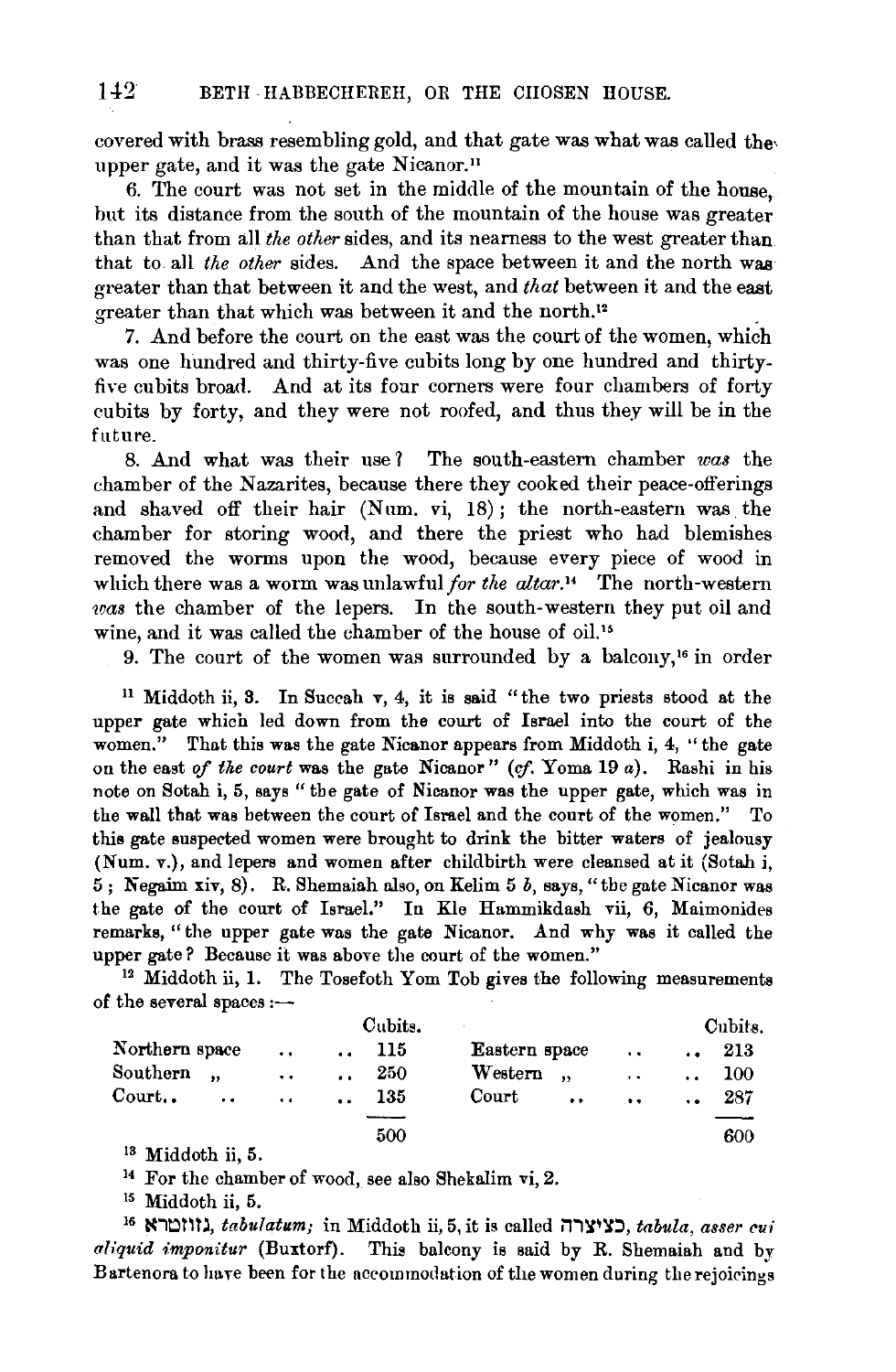that the women might see from above and the men from below, and so not be mixed. And there was a large house on the northern side of the court outside, between the court and the rampart *(chel);* it was arched and surrounded by stone benches, and it was called *Beth Hammoked,* the House Moked. There were two gates to it, one opening to the court and one opening to the *chel. <sup>1</sup>*

10. And there were four chambers in it, two holy and two profane, and pointed pieces of wood<sup>18</sup> distinguished between the holy and the profane. And for what did they serve? The south-western was the chamber of the lambs,19 the south-eastem the chamber for making the shewbread, in the north-eastem the family of the Asmoneans laid up the stones of the altar which the Greek kings defiled, and in the north-westem they went down to the bathing-room.

11. A person descending to the bath-room<sup>20</sup> from this chamber went by the gallery which ran under the whole Sanctuary,<sup>21</sup> and the lamps

at the Feast of Tabernacles, and they take this opinion from the Gamara (Succah 51 b), which explains that the erection of this balcony was part of the "great" preparations" which were made on that occasion. "At first the women were within and the men without, and when they began to indulge in levity it was arranged that the women should be outside, and the men inside, and seeing that the occasion of levity still arose they arrange 1 for the women to be above and the men below" (Gamara, *loc. cit.*). Rashi upon this passage remarks that in the court of the women there were originally no beams, "וֹין, projecting from the walls, and that afterwards they placed beams jutting from the walls all round, and every year arranged these balconies of planks, upon which the women might stand and witness the rejoicings of the Beth Hashshavavah." Both Middoth and Maimo· nides speak of these balconies as if they were permanent.<br> $\frac{17}{16}$  Middoth i, 5, 7, 8.

<sup>18</sup> Indis of *pieces of wood* (Rashi in Yoma 15 b). "Ends of beams projecting from the wall" Bartenora (cf. Middoth i, 6; ii, 6; iv, 5). They do not appear to have formed a partition, but only to have been a sign indicating the limits of the holy and profane parts of the house.<br><sup>19</sup> Middoth i, 6, where it is called the chamber of the lambs for the offering.

In Tamid iii, 3, the chamber of the lambs is said to have been at the south· western corner, which evidently refers to its position in relation to the altar and court of the priests, and shows the position of the house Moked itself without contradicting the statement of Middoth and our author. There can hardly be a doubt that it was, as here stated, at the south-western corner of Moked, though the gloss on Tamid says it was on the north-west of that house (cf. Yoma 15 *b,*  and Tosefoth Yom Tov on Tamid iii, 3).<br>20 **20 in** :1*tomus lavaeri*, house of bathing or dipping. The bathing

here practised differed from baptism in the usual modern signification of the term, inasmuch as it was not an initiatory rite, and might be repeated. 21 In Tamid i, 1, it is "under the Birah!" "What is Birah? Rabbah, son

of Bar Chanah, said that R. Johanan said there was a place in the mountain of the house, the name 'of which was Birah, and Raioh Lakish said all the house was called Birah," as is said (1 Chron. xxix, 19) "and to build the palace, *birah*, for which I have made provision" (Zevach.  $1(4 b)$ . Maimonides here uses the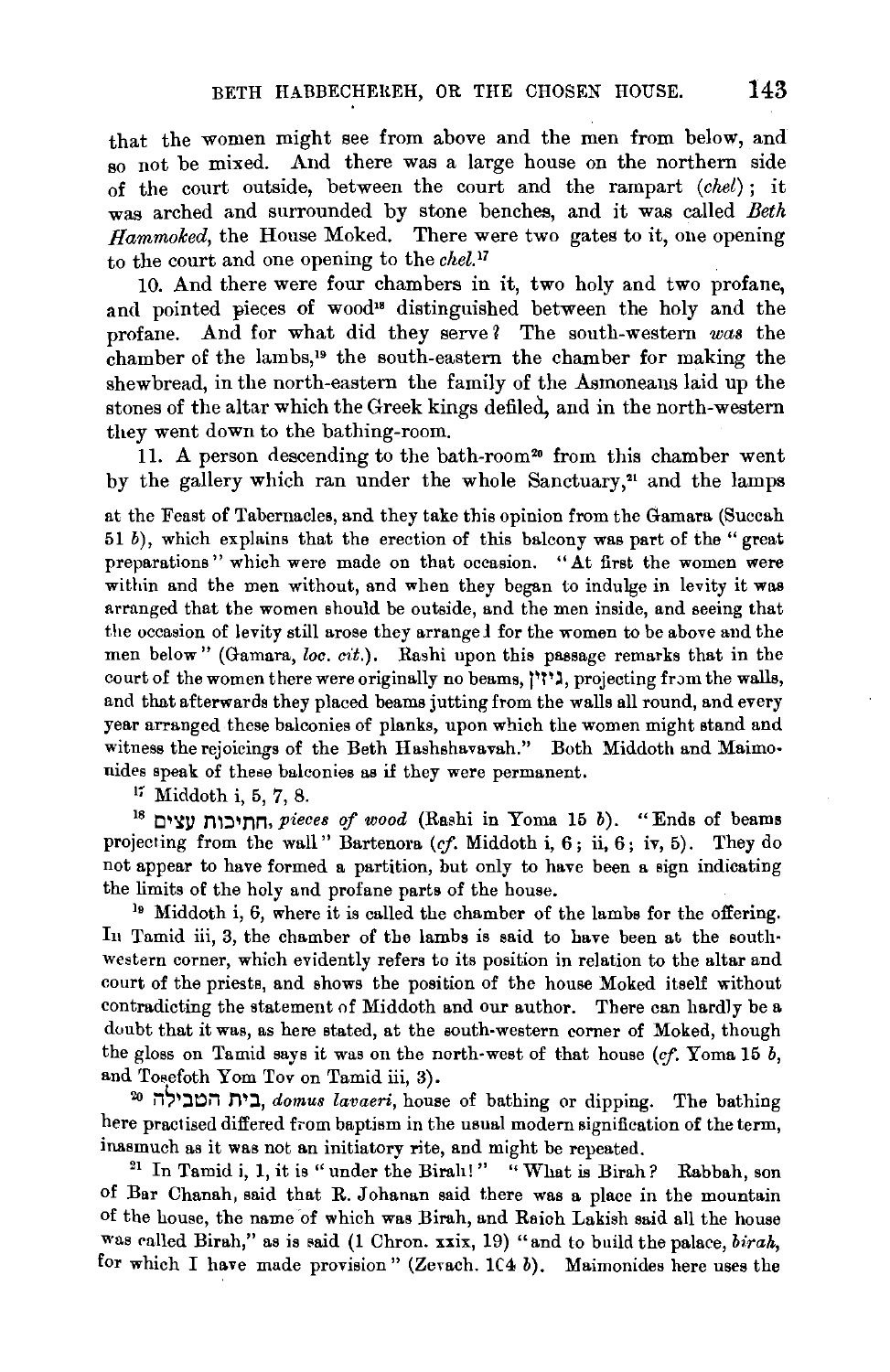burned on either side until he came to the bathing-room. And there was a large fire<sup>22</sup> there and an excellent<sup>23</sup> watercloset, and this was its excellence, that if he found it shut he knew there was some one inside.

12. The length of the court from east to west *waa* a hundred and eighty-seven *cubits*, and these were the measurements, viz., from the western wall of the court to the wall of the temple ( $\Box$ ור) eleven cubits, the length of the whole temple a hundred cubits, between the porch and the altar two and twenty, the altar two and thirty, the place of the tread of the feet of the priests, which was called the court of the priests, eleven cubits, the place of the tread of the feet of Israel, which was called the court of Israel, eleven cubits.<sup>24</sup>

13. The breadth of the court from north to south *was* a hundred and thirty-five *cubits*, and these were the measurements,<sup>25</sup> viz., from the north wall to the shambles eight cubits, the shambles twelve cubits and a half: and there on the side they hung up and skinned the holy sacrifices.

14. The place of the tables was eight cubits, and in it were marble tables, upon which they laid the pieces of the offerings and washed the flesh to prepare it for being boiled. These were eight tables. And by the side of the place of the tables was the place of the rings, twenty-four cubits, and there they slaughtered the holy sacrifices.

15. Between the place of the rings and the altar *was* eight cubits, and the altar two and thirty, and the sloping ascent to the altar  $(Y)$ . *Kebesh)* thirty, and between the sloping ascent and the south wall twelve cubits and a half. From the north wall of the court to the wall of the altar, which was the breadth, was sixty *cubits* and a half, and corresponding to it from the wall of the porch to the east wall of the court, which was the length seventy-six.<sup>26</sup>

term  $\mathcal{C}$ (I), *mikdash*, as synonymous with *birah.* Bartenora, in Pesachim vii, 8, and again in Tamid, remarks that "the whole of the Sanctuary was called Birah." The gallery here spoken of, *חסבה, ambitus, circuitus*, was subterranean, h *nnn* (Beth Habbec. viii, 7). It opened into the profane part of the enclosure, and was consequently not holy.<br><sup>22</sup> A wood fire, ברוורה, Cf. Isaiah xxx, 33; Ezekiel xxiv, 9, 10.

<sup>23</sup> Lit. honourable,  $\forall x$ : Widdoth  $r, 1$ .<br><sup>24</sup> Middoth  $r, 1$ .

 $*$  Middoth v, 1.<br> $*$  In Middoth v, 2, where the measurements of the court from north to south are given, a remainder of twenty-five cubits is said to have been "between the sloping ascent and the wall and the place of the pillars," and Maimonides has allotted one-half of this measurement to the former space, and one-half to the latter, the result of which is to place the central line of the altar nine cubits south of the central line of the door of the Temple and of the court. His authority for this is the Gamara of Yoma 16  $b$ , for although R. Judah maintainei *(loc. cit.* and Zevach. 58 b) that the altar "was placed in the middle of the court, and measured thirty-two cubits, ten cubits opposite the door of the Temple הירל eleven cubits to the north and eleven cubits to the south," the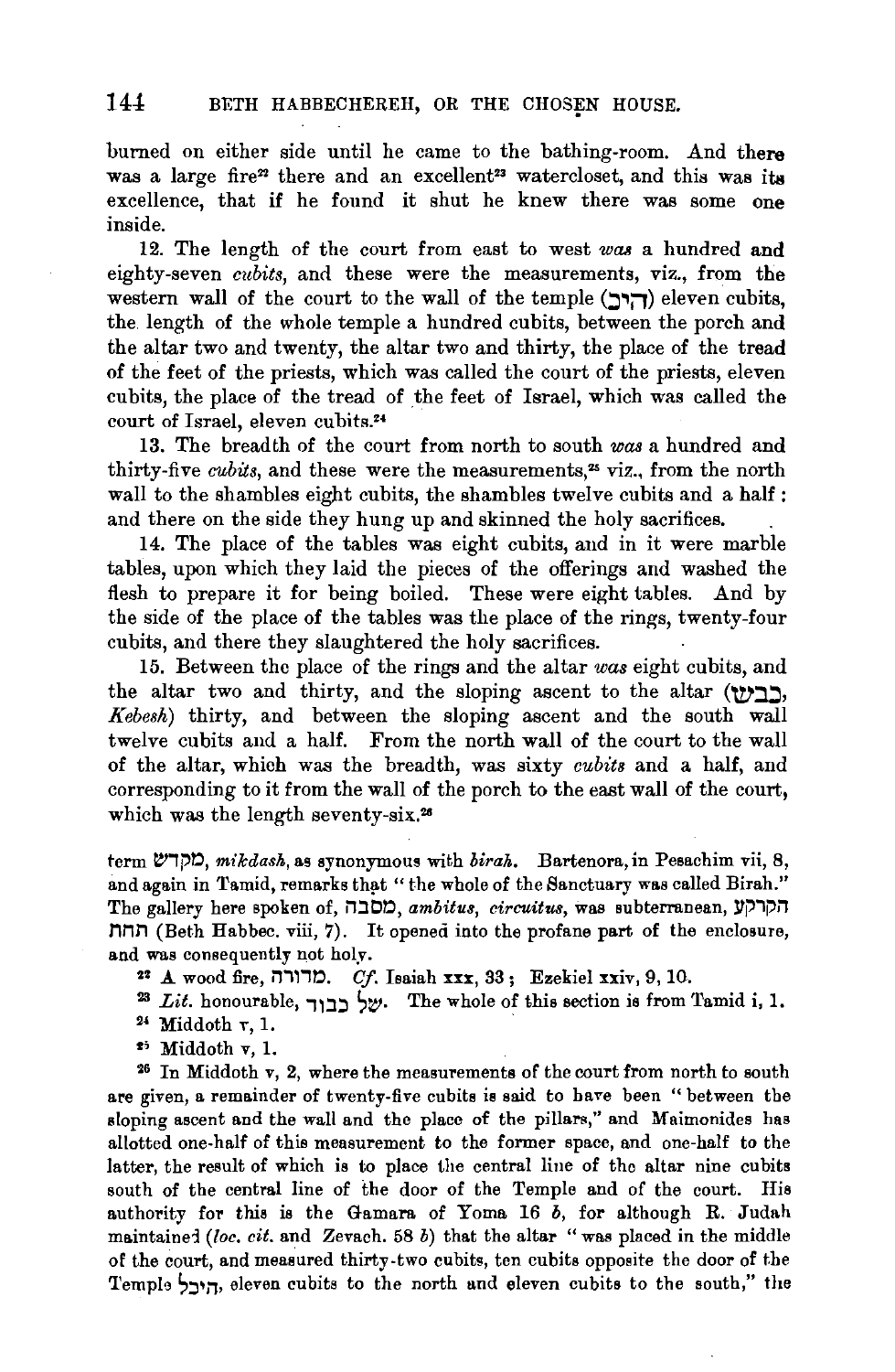16. All this quadrangle was called "north," and it was the place in which they slaughtered the most holy sacrifices.<sup>27</sup>

17. There were eight<sup>28</sup> chambers in the court of Israel, three on the

other rabbis disputed that opinion, bringing forward the passage in Middoth v, 2, to prove that "the greatest part of the altar lays to the south."

The following are the measurements given by the three chief authorities:-

|                                                  |                      |                      | J.                   |                      |                      | Middoth<br>and<br>Gamara<br>of Yoma. | Maimo b<br>nides.  | Rashi.          |
|--------------------------------------------------|----------------------|----------------------|----------------------|----------------------|----------------------|--------------------------------------|--------------------|-----------------|
| From north wall to place of the pillars          |                      |                      |                      |                      | $\ddot{\phantom{1}}$ | 8                                    | 8                  | 8               |
| Place of pillars<br>$\sim$ 100 $\pm$             | $\ddotsc$            | $\ddot{\phantom{0}}$ |                      | $\ddot{\phantom{0}}$ | $\ddot{\phantom{0}}$ | $12\frac{1}{2}$ (?)                  | $12_{\frac{1}{2}}$ | 10 <sub>t</sub> |
| From pillars to tables                           | $\ddot{\phantom{1}}$ | $\ddot{\phantom{1}}$ | . .                  | ٠.                   | $\ddot{\phantom{0}}$ | 4                                    | . .                | 4               |
| Place of tables                                  | $\ddot{\phantom{0}}$ | $\ddotsc$            | $\ddot{\phantom{0}}$ | . .                  | $\ddot{\phantom{0}}$ | . .                                  | 8                  | 4               |
| From tables to rings                             | $\ddot{\phantom{0}}$ | $\ddot{\phantom{a}}$ | $\ddot{\phantom{1}}$ | . .                  | $\ddot{\phantom{0}}$ | $\bullet$                            | . .                | 4               |
| Place of rings<br><b>Contract Contract</b>       | $\ddot{\phantom{a}}$ | $\ddot{\phantom{0}}$ | $\ddot{\phantom{1}}$ | ٠.                   | . .                  | 24                                   | 24                 | 24              |
| From rings to altur                              | $\ddot{\phantom{0}}$ | . .                  | ٠.                   | . .                  | $\cdot$              | 4                                    | 8                  | 8               |
| Altar<br>$\cdot$ $\cdot$<br>$\ddot{\phantom{a}}$ | $\ddot{\phantom{0}}$ |                      | . .                  | $\cdot$ $\cdot$      | $\ddot{\phantom{0}}$ | 38                                   | 32                 | 32              |
| Sloping ascent<br>$\ddot{\phantom{0}}$           | $\ddot{\phantom{0}}$ | $\ddot{\phantom{0}}$ | $\ddot{\phantom{0}}$ | $\ddot{\phantom{0}}$ | $\ddot{\phantom{0}}$ | 32                                   | 30                 | 30              |
| Between sloping ascent and south wall            |                      |                      |                      | . .                  | $\ddot{\phantom{1}}$ | 10(?)                                | $12\frac{1}{2}$    | 10 <sub>t</sub> |
|                                                  |                      |                      |                      |                      |                      | 135                                  | 135                | 135             |
|                                                  |                      |                      |                      |                      |                      |                                      |                    |                 |

According to Maimonides, therefore, twenty· five cubits, and according to Rashi, twenty-seven cubits of the altar were south of the central line of the court. Rashi, in his elaborate note on this subject in Yoma 16 *b,* explains that the northern side of the altar extended just as far as the northern doorpost of the central gates, and that the receding of the foundation and circuit of the altar (Midd. iii, 1) left two cubits on the northern side of the top of the lower gate (that east of the court of the women) not obstructed, and that it was through this small space the priest standing on the Mount of Ohves could see into the door of the Temple (Midd. ii, 3). It will be remembered that the summit of the altar was exactly twenty cubits above the floor of the court of the women, and that consequently the aperture of the lower gate was obstructed by it to the top, except on its northern side, if Rashi's supposition as to its position is correct, and on the south of the northern horn where one cubit would be left above the altar, through which a person could see into the Temple if his eye were placed in a line with the lintel or not more than one cubit below it. As to the priest on the summit of the Mount of Olives looking through the gateway, this will appear hardly possible when it is remembered how much higher the Mount of Olives is than the Temple Hill. He must have looked *over* the eastern wall and *over* the lower gate. 27 Zevachim 20 *a.* 

28 Middoth v, 3 and i, 4, and Yoma 19 *a.* In Yoma the chambers on the north and south are placed as Maimonides here places them, but in Middoth the chambers of salt, of Parvah, and of the washings are placed on the north, and the other three on the south.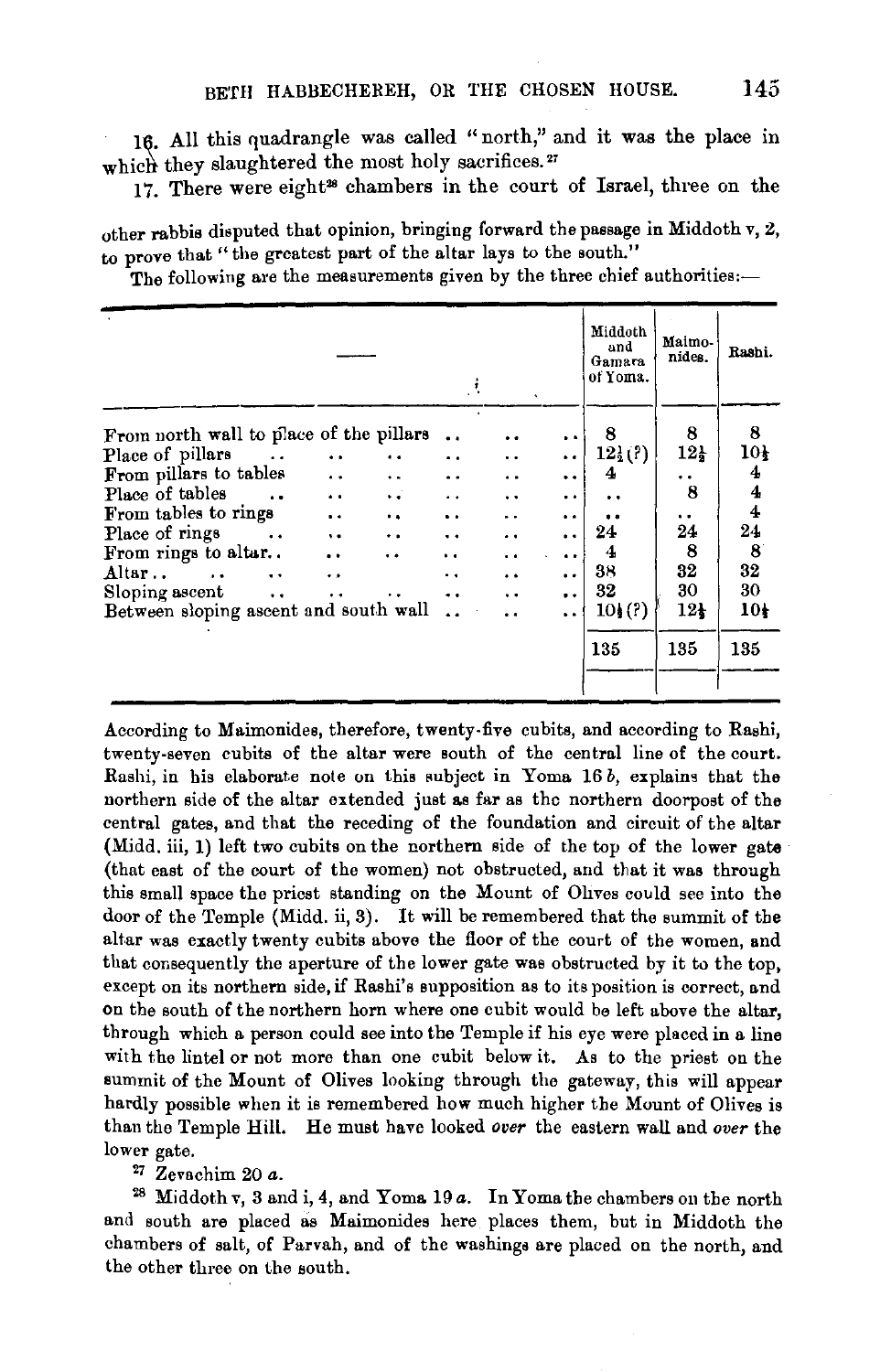north .and three on the south. Those on the south were the chamber of salt, the chamber of Parvah,<sup>29</sup> and the chamber of washing. In the chamber of salt they put salt to the offering, in the chamber Parvah they salted the skins of the holy sacrifices, and on its roof was the bathing-room for the High Priest, on the Day of Atonement.<sup>30</sup> In the chamber of washings they washed the inwards of the holy sacrifices, and from it a winding staircase (<u>מסיבה)</u> ascended to the roof of the house of Parvah. And the three on the north *were* the chamber of hewn stone,<sup>31</sup> the chamber of the draw-well, *and* the chamber of wood. In the chamber of hewu stone the great Sanhedrim sat, and half of it was holy and half was profane ; and it had two doors, one to the holy and one to the profane *part,* and the Sanedrim sat in the profane half. In the chamber of the draw-well<sup>32</sup>

 $29$  R. Shemaiah on Middoth (37 b) says that the name Parvah was derived from Cli!), *parirn,* young bulls, because it was the skins of the oxen offered as sacrifices which were salted in it. Baal Aruch quotes from Yoma 35 *a,"* What is Parvah? R. Josef said Parvah was **x** ואמגושא, *amgusah*, a magician," and explains " Parvah was the name of a certain *magus,* and some of the wise men say that he dug a hollow place underground in the Sanctuary so that he might see the service of the High Priest on the Day of Atonement ; that the wise men became aware of the pit which he had dug in that place, and found him, and that the chamber was called after his name." Maimonides in his comment on Middoth says " Parvah was the name of a magician who dug in the wall of the court in this chamber until he could see the service; and he was killed." Since the service of the Day of Atonement was chiefly performed on the northern side of the court, this story is a confirmation of the statement of Middoth that the chamber of Parvah was on the northern side. Bartenora, quoting Rashi (on Yoma iii, 6), remarks "a certain magician, בכשף, named Parvah, built this chamber, and it was called after his name ; " and in his work on Middoth v, 3, the same writer intimates that the chamber was built by magic. Parvah was in the sacred part of the Temple enclosure (Yoma iii, 3, 6).

 $3$  Yoma iii, 3, 6.

<sup>31</sup> לשכת הנוות. The chamber Gazith. The Gamara of Yoma (25 a) says "it was like a large basilica ; the lots were on the east, the elders sat on the west," so that its long diameter appears to have been east and west. That one half of it was holy and one half profane is stated on the same page. The reason why the Sanhedrim sat in the profane half is that only kings of the House of David might sit in the court *(loc. cit.)*. The Tosefoth Yom Tov (Midd. v, 4) says the chamber of the draw-well was south, and the chamber of wood to the north of the chamber Gazith.<br>32 أשבח הנולה. Lightfoot calls it the room of the draw-well, because there

was in it a wheel with which to draw water. Middoth (in some copies) speaks of the il~l~il il:l• the well of the captivity, being placed in it, and this well is said to have been dug by those who came up from the captivity, and to have given its name to the chamber (Bartenora and Tosefoth Yom Tov). This well is mentioned in Erubin x, 14. "They were permitted to draw water from the well of the captivity and from the great well on the Sabbath." R. Shemaiah, in Middoth, says it had sweet water for drinking and a pipe or reservoir,  $n \times$ , of water for washing *(cf. Jer. Yoma 41 a, 1)*. The word  $\frac{1}{n}$ , or more accurately